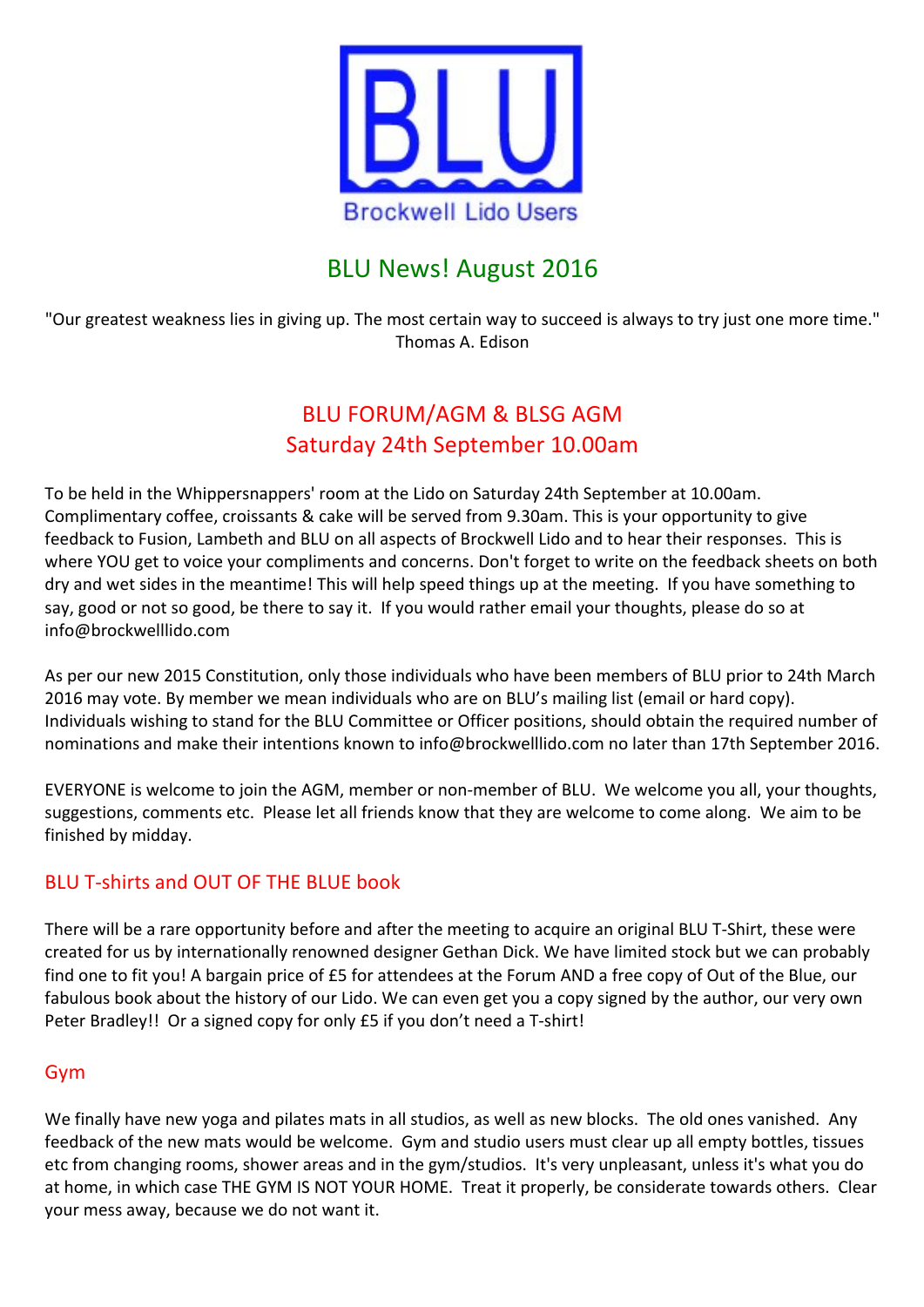There have been mutterings and complaints from gym users for some time now, with a distinct lack of gym instructors, continual machine break downs, lack of space, too few exercise machines and a general state of uncleanliness in the gym. Fusion has promised more targeted resources for the remainder of 2016 so please let us know if things are not improving for you. 2017 will be an extremely important year for gym users because there is a major refit planned for the gym equipment. This will be the perfect opportunity for you to give your opinions to Fusion and let them know EXACTLY what new exercise machines or facilities you want to see installed in the Lido gym. Let us have your view via our BLU Facebook and Twitter sites, or tell one of our BLU committee members who frequent the gym every day. The last Gym refit occurred in 2012, so we are expecting to be inundated with your comments and suggestions. Let's make sure we get it right this time, because the new equipment will stay with us for another five years!

## Water Water Everywhere Except at the Lido!

There have been major issues with the absence of water in the entire building, which we are unhappy about. There have been many complaints, we have been advised by Fusion that larger water tanks are to be installed at the Lido, as yet there is no installation date. Please know that we are doing everything we can to ensure this is carried out quickly so that toilets can be flushed, showers flow continuously, the spa sparkles and people can get to work feeling clean and refreshed after a session in the gym, class or pool.

## **Staff**

Fusion will have run the Lido for ten years in 2017 (an eighth of the Lido's life!). During that time, so far, we have worked with the following Fusion managers: Rob, Jeremy, Paul, Catherine, Craig, Clare, Tara, Luke, Matthew and currently, Stuart Wilkes who is the new GM at the Lido. It would be good to catch up with the earlier managers. Where are they now? How many of them could join us for the 80th anniversary celebrations? And we mustn't forget Paddy and Casey who ran the Lido with such passion and panache from 1994 until 2007! Casey still swims at the Lido and we look forward to welcoming them both to the Lido's birthday bash.

## And...

We welcome Luke back to the Lido.

## National Active Fitness Day 2016

Will be held at the Lido on Wednesday 7th September...watch out on Twitter and Facebook to see what challenges the Lido offers...

## **All Out Swim!**

It's not too early to sign for the All Out Swim in aid of Macmillan Cancer Support on Saturday 8th and Sunday 9th October.

## Luna Cinema at the Lido

Eat, drink and watch Titanic on 22nd September 5.30pm poolside with Luna Cinema. And Jaws on 29th September at 5.30pm. Tickets still available

## The Lido Café

The Lido Cafe will close at 5pm on September 3rd.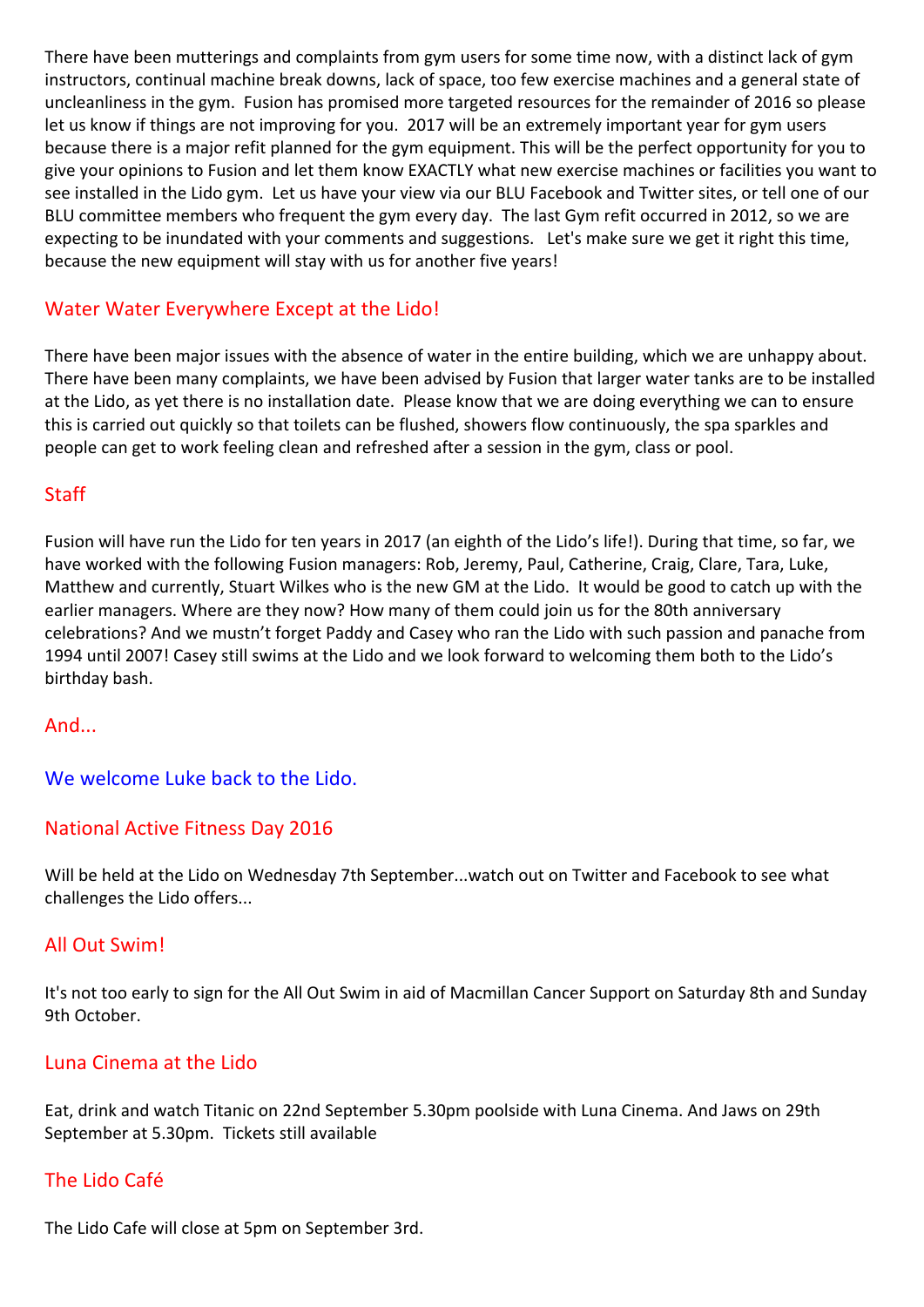## Brockwell Lido Fun Palace 2016

Following hard on the heels of our Forum comes the BROCKWELL LIDO FUN PALACE on Sunday October 2nd. If the last two years are anything to go by, with over 2500 through the Lido doors, this year, there will be another successful day with the community coming together. Cosmology, cheerleading, dive in five, swim fit, maths on toast, magic, kayaks and much more. And all for free - 11am - 5pm.

## Lido's 80th Celebrations

2017 will be the 80th anniversary of the Lido opening in 1937. At the opening ceremony on July 10th 1937, the Mayor of Lambeth threw a schoolgirl into the pool. Who can we throw into the pool at the 80th celebrations? Let us know how you would like to celebrate.

## Apologies

Correction from July News: Jean Phelps is Thelma's sister in law -- Apologies to both Jean and Thelma.

## Social Media Manners

BLU does not condone bullying or harassment via social media or in person, of members, Lido users and Lido staff. We will take all necessary measures to deal with any unsavoury behaviour.

## Managers' Meetings

BLU reps meet with Lido managers every month. Please let us know if there is anything you would like us to discuss. Compliments, complaints, suggestions all welcome. If you don't tell us about a problem, we can't fix it! If you have ideas, let us know. We've launched a #TellBLU on our Twitter & Facebook sites where you can tell us what you think - good, not so good or indifferent. ALL views are important, as we have monthly meetings with Lido Management where we raise user concerns.

## Lido Members

It's surprising how many members, whether full or swim only, don't know that you do not have to queue for the pool, you can go straight through. Just swipe your card!

## Pool Etiquette

From the Evening Standard - '7 rules of etiquette to follow while swimming in London's lidos this summer.'

## Friends of Brockwell Park Car Boot Sale!

The Friends of Brockwell Park car boot sale is on the second Sunday of each month during the summer in the Lido car park.

#### Rain Stops Swimming

Thunder and lightening mean the pool will close and not reopen for 45 mins after it has stopped. THIS IS FOR YOUR SAFETY. It's dangerous to be in or near the pool during thunder and lightning, so please listen to instructions from lifeguards.